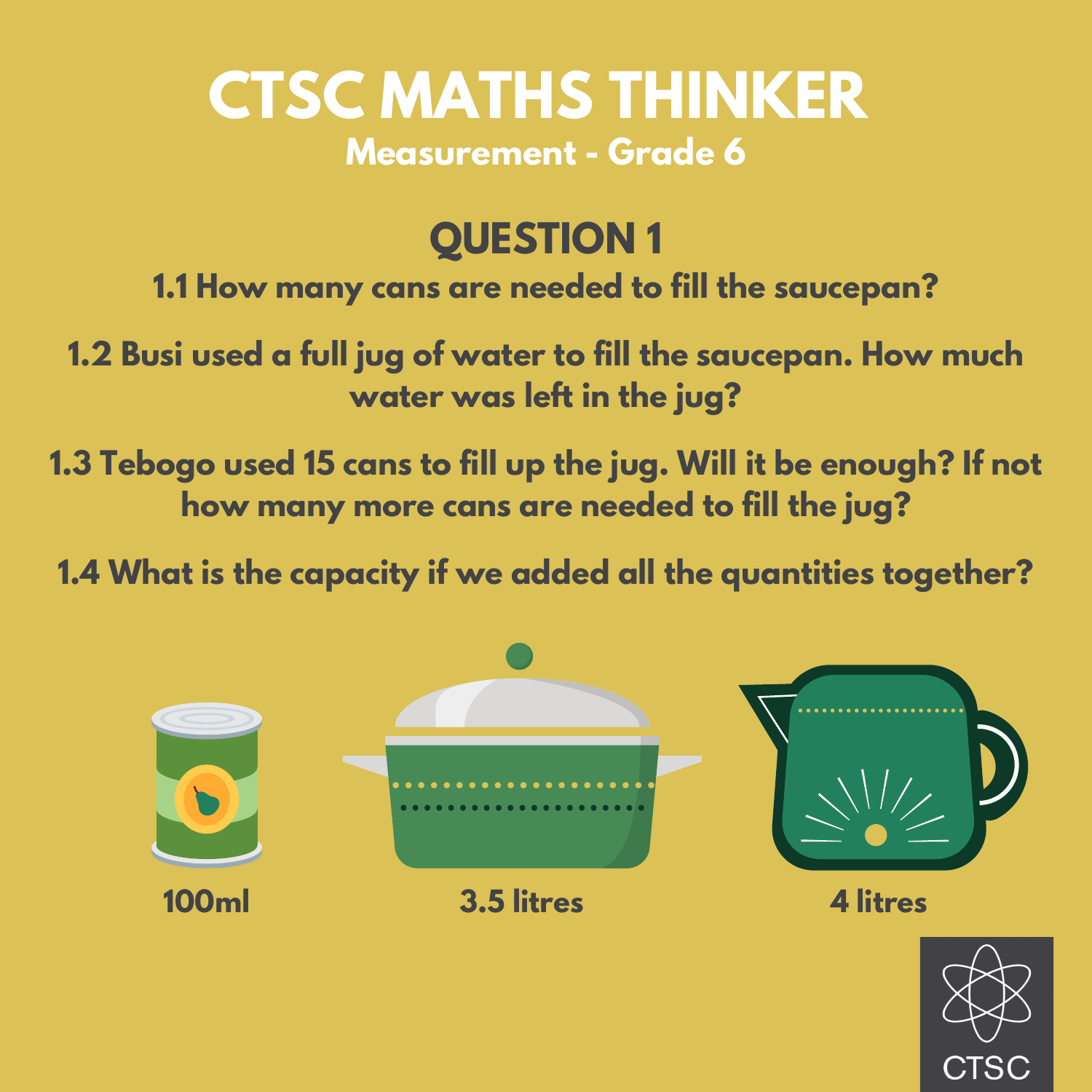### **CTSC MATHS THINKER Measurement - Grade 6**

### **QUESTION 2**

### **Complete the crossword puzzle**